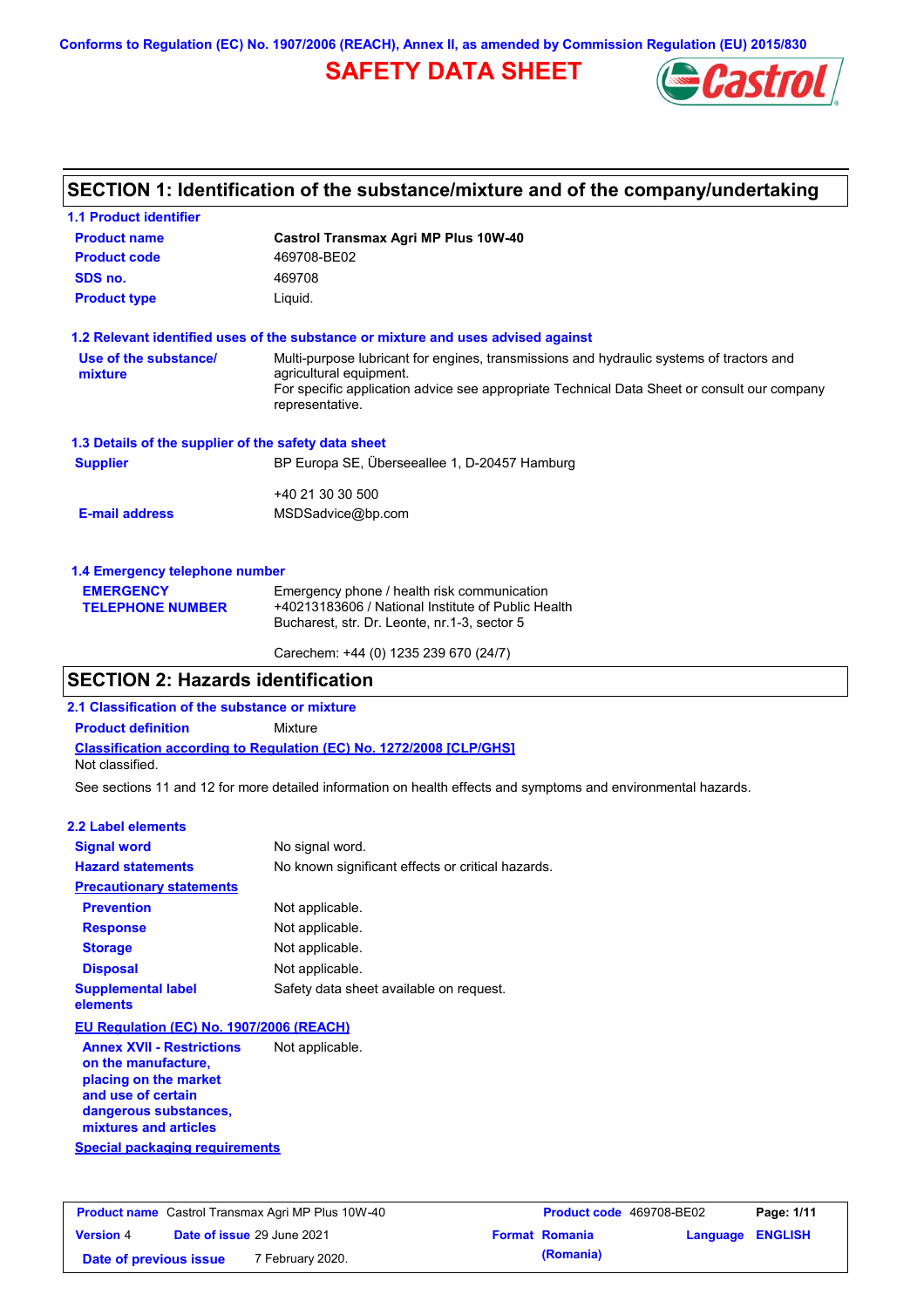### **SECTION 2: Hazards identification**

| <b>Containers to be fitted</b><br>with child-resistant<br>fastenings                                                     | Not applicable.                                                                                                                                                                                                                                                                                                                                                                                            |
|--------------------------------------------------------------------------------------------------------------------------|------------------------------------------------------------------------------------------------------------------------------------------------------------------------------------------------------------------------------------------------------------------------------------------------------------------------------------------------------------------------------------------------------------|
| <b>Tactile warning of danger</b>                                                                                         | Not applicable.                                                                                                                                                                                                                                                                                                                                                                                            |
| 2.3 Other hazards                                                                                                        |                                                                                                                                                                                                                                                                                                                                                                                                            |
| <b>Results of PBT and vPvB</b><br>assessment                                                                             | Product does not meet the criteria for PBT or vPvB according to Regulation (EC) No. 1907/2006,<br>Annex XIII.                                                                                                                                                                                                                                                                                              |
| <b>Product meets the criteria</b><br>for PBT or vPvB according<br>to Regulation (EC) No.<br><b>1907/2006, Annex XIII</b> | This mixture does not contain any substances that are assessed to be a PBT or a vPvB.                                                                                                                                                                                                                                                                                                                      |
| Other hazards which do<br>not result in classification                                                                   | Defatting to the skin.<br><b>USED ENGINE OILS</b><br>Used engine oil may contain hazardous components which have the potential to cause skin<br>cancer.<br>See Toxicological Information, section 11 of this Safety Data Sheet.                                                                                                                                                                            |
|                                                                                                                          | Note: High Pressure Applications<br>Injections through the skin resulting from contact with the product at high pressure constitute a<br>major medical emergency.<br>See 'Notes to physician' under First-Aid Measures, Section 4 of this Safety Data Sheet.<br>Experimental data on one or more of the components has been used to determine all or part of<br>the hazard classification of this product. |

#### **SECTION 3: Composition/information on ingredients**

**3.2 Mixtures**

| <b>Product definition</b>                                     | Mixture |                                                                                                |               |                                               |             |
|---------------------------------------------------------------|---------|------------------------------------------------------------------------------------------------|---------------|-----------------------------------------------|-------------|
|                                                               |         | Highly refined base oil (IP 346 DMSO extract < 3%). Proprietary performance additives.         |               |                                               |             |
| <b>Product/ingredient</b><br>name                             |         | <b>Identifiers</b>                                                                             | $\frac{9}{6}$ | <b>Regulation (EC) No.</b><br>1272/2008 [CLP] | <b>Type</b> |
| Distillates (petroleum), hydrotreated<br>heavy paraffinic     |         | REACH #: 01-2119484627-25 ≥50 - ≤75<br>EC: 265-157-1<br>CAS: 64742-54-7<br>Index: 649-467-00-8 |               | Not classified.                               | $[2]$       |
| Distillates (petroleum), hydrotreated<br>heavy paraffinic     |         | REACH #: 01-2119484627-25<br>EC: 265-157-1<br>CAS: 64742-54-7<br>Index: 649-467-00-8           | ≥10 - ≤25     | Asp. Tox. 1, H304                             | [1] [2]     |
| Distillates (petroleum), solvent-<br>dewaxed heavy paraffinic |         | REACH #: 01-2119471299-27 ≤5<br>EC: 265-169-7<br>CAS: 64742-65-0<br>Index: 649-474-00-6        |               | Not classified.                               | $[2]$       |
| Distillates (petroleum), solvent-<br>dewaxed heavy paraffinic |         | REACH #: 01-2119471299-27<br>EC: 265-169-7                                                     | - ≤3          | Asp. Tox. 1, H304                             | [1] [2]     |

CAS: 64742-65-0 Index: 649-474-00-6 Phosphorodithioic acid, mixed O,O-bis REACH #: 01-2119521201-61 ≤3 (2-ethylhexyl and iso-Bu and iso-Pr) esters, zinc salts EC: 288-917-4 CAS: 85940-28-9 Skin Irrit. 2, H315 Eye Dam. 1, H318 Aquatic Chronic 2, H411 [1]

**See Section 16 for the full text of the H statements declared above.**

#### **Type**

[1] Substance classified with a health or environmental hazard

[2] Substance with a workplace exposure limit

[3] Substance meets the criteria for PBT according to Regulation (EC) No. 1907/2006, Annex XIII

[4] Substance meets the criteria for vPvB according to Regulation (EC) No. 1907/2006, Annex XIII

[5] Substance of equivalent concern

[6] Additional disclosure due to company policy

Occupational exposure limits, if available, are listed in Section 8.

| <b>Product name</b> Castrol Transmax Agri MP Plus 10W-40 |  |                            | <b>Product code</b> 469708-BE02 | Page: 2/11            |                         |  |
|----------------------------------------------------------|--|----------------------------|---------------------------------|-----------------------|-------------------------|--|
| <b>Version 4</b>                                         |  | Date of issue 29 June 2021 |                                 | <b>Format Romania</b> | <b>Language ENGLISH</b> |  |
| Date of previous issue                                   |  | 7 February 2020.           |                                 | (Romania)             |                         |  |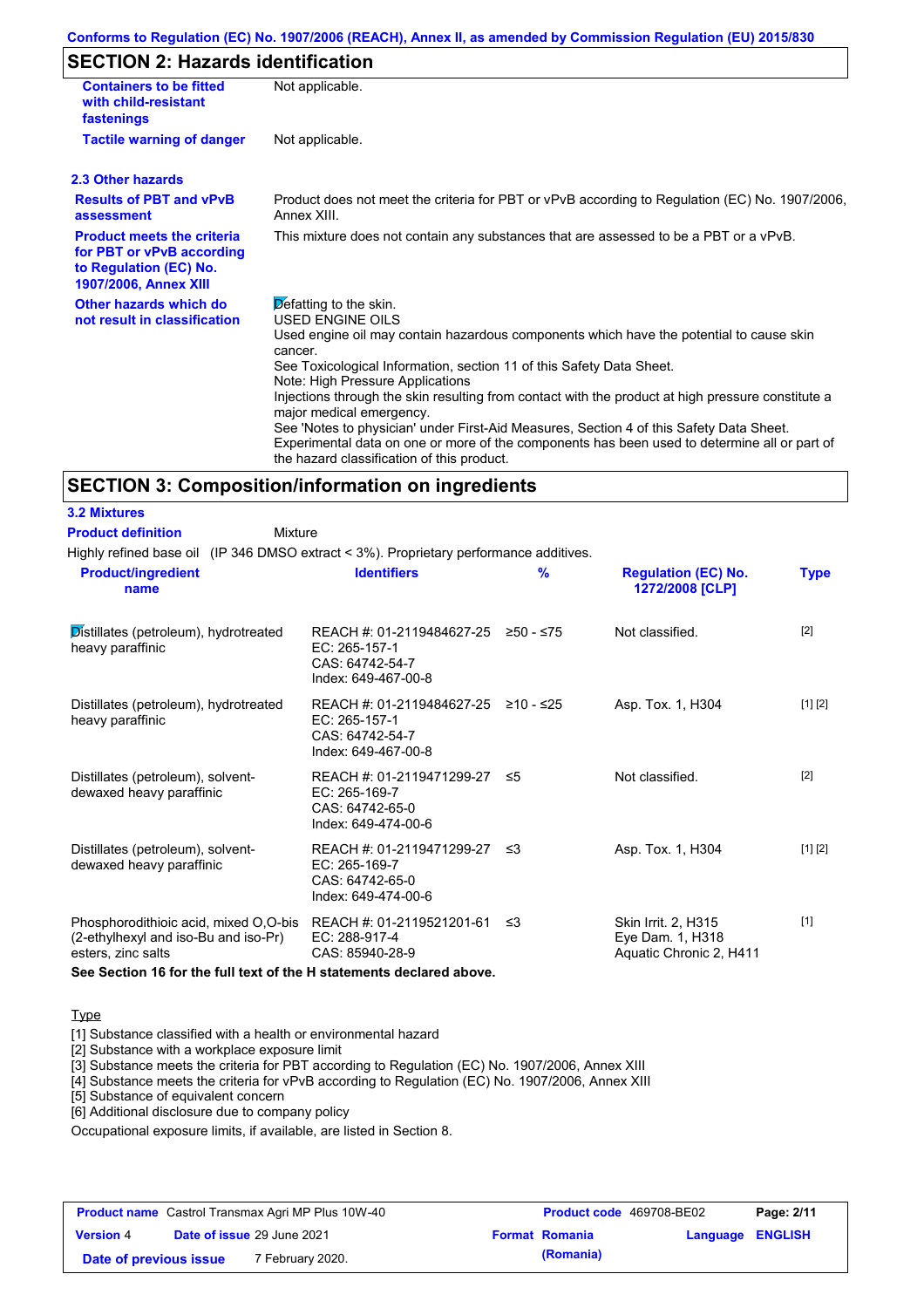### **SECTION 4: First aid measures**

#### Do not induce vomiting unless directed to do so by medical personnel. Get medical attention if symptoms occur. In case of contact, immediately flush eyes with plenty of water for at least 15 minutes. Eyelids should be held away from the eyeball to ensure thorough rinsing. Check for and remove any contact lenses. Get medical attention. **4.1 Description of first aid measures** If inhaled, remove to fresh air. Get medical attention if symptoms occur. **Ingestion Inhalation Eye contact Protection of first-aiders** No action shall be taken involving any personal risk or without suitable training. It may be dangerous to the person providing aid to give mouth-to-mouth resuscitation. **Skin contact** Wash skin thoroughly with soap and water or use recognised skin cleanser. Remove contaminated clothing and shoes. Wash clothing before reuse. Clean shoes thoroughly before reuse. Get medical attention if irritation develops.

#### **4.2 Most important symptoms and effects, both acute and delayed**

See Section 11 for more detailed information on health effects and symptoms.

| <b>Potential acute health effects</b> |                                                                                                                   |
|---------------------------------------|-------------------------------------------------------------------------------------------------------------------|
| <b>Inhalation</b>                     | Vapour inhalation under ambient conditions is not normally a problem due to low vapour<br>pressure.               |
| <b>Ingestion</b>                      | No known significant effects or critical hazards.                                                                 |
| <b>Skin contact</b>                   | Defatting to the skin. May cause skin dryness and irritation.                                                     |
| <b>Eye contact</b>                    | Not classified as an eye irritant. Based on data available for this or related materials.                         |
|                                       | Delayed and immediate effects as well as chronic effects from short and long-term exposure                        |
| <b>Inhalation</b>                     | Overexposure to the inhalation of airborne droplets or aerosols may cause irritation of the<br>respiratory tract. |
| <b>Ingestion</b>                      | Ingestion of large quantities may cause nausea and diarrhoea.                                                     |
| <b>Skin contact</b>                   | Prolonged or repeated contact can defat the skin and lead to irritation and/or dermatitis.                        |
| Eye contact                           | Potential risk of transient stinging or redness if accidental eye contact occurs.                                 |
|                                       | 4.3 Indication of any immediate medical attention and special treatment needed                                    |
| Notes to physician                    | Treatment should in general he symptomatic and directed to relieving any effects                                  |

| <b>Notes to physician</b> | Treatment should in general be symptomatic and directed to relieving any effects.                 |
|---------------------------|---------------------------------------------------------------------------------------------------|
|                           | Note: High Pressure Applications                                                                  |
|                           | Injections through the skin resulting from contact with the product at high pressure constitute a |
|                           | major medical emergency. Injuries may not appear serious at first but within a few hours tissue   |
|                           | becomes swollen, discoloured and extremely painful with extensive subcutaneous necrosis.          |
|                           | Surgical exploration should be undertaken without delay. Thorough and extensive debridement       |
|                           | of the wound and underlying tissue is necessary to minimise tissue loss and prevent or limit      |
|                           | permanent damage. Note that high pressure may force the product considerable distances            |
|                           | along tissue planes.                                                                              |

### **SECTION 5: Firefighting measures**

| 5.1 Extinguishing media                                   |                                                                                                                                                                                                                                                                                                                                                                   |
|-----------------------------------------------------------|-------------------------------------------------------------------------------------------------------------------------------------------------------------------------------------------------------------------------------------------------------------------------------------------------------------------------------------------------------------------|
| <b>Suitable extinguishing</b><br>media                    | In case of fire, use foam, dry chemical or carbon dioxide extinguisher or spray.                                                                                                                                                                                                                                                                                  |
| <b>Unsuitable extinguishing</b><br>media                  | Do not use water jet. The use of a water jet may cause the fire to spread by splashing the<br>burning product.                                                                                                                                                                                                                                                    |
| 5.2 Special hazards arising from the substance or mixture |                                                                                                                                                                                                                                                                                                                                                                   |
| <b>Hazards from the</b><br>substance or mixture           | In a fire or if heated, a pressure increase will occur and the container may burst.                                                                                                                                                                                                                                                                               |
| <b>Hazardous combustion</b><br>products                   | Combustion products may include the following:<br>carbon oxides (CO, CO <sub>2</sub> ) (carbon monoxide, carbon dioxide)                                                                                                                                                                                                                                          |
| 5.3 Advice for firefighters                               |                                                                                                                                                                                                                                                                                                                                                                   |
| <b>Special precautions for</b><br>fire-fighters           | No action shall be taken involving any personal risk or without suitable training. Promptly<br>isolate the scene by removing all persons from the vicinity of the incident if there is a fire.                                                                                                                                                                    |
| <b>Special protective</b><br>equipment for fire-fighters  | Fire-fighters should wear appropriate protective equipment and self-contained breathing<br>apparatus (SCBA) with a full face-piece operated in positive pressure mode. Clothing for fire-<br>fighters (including helmets, protective boots and gloves) conforming to European standard EN<br>469 will provide a basic level of protection for chemical incidents. |

| <b>Product name</b> Castrol Transmax Agri MP Plus 10W-40 |  | <b>Product code</b> 469708-BE02 |  | Page: 3/11            |                  |  |
|----------------------------------------------------------|--|---------------------------------|--|-----------------------|------------------|--|
| <b>Version 4</b>                                         |  | Date of issue 29 June 2021      |  | <b>Format Romania</b> | Language ENGLISH |  |
| Date of previous issue                                   |  | <sup>7</sup> February 2020.     |  | (Romania)             |                  |  |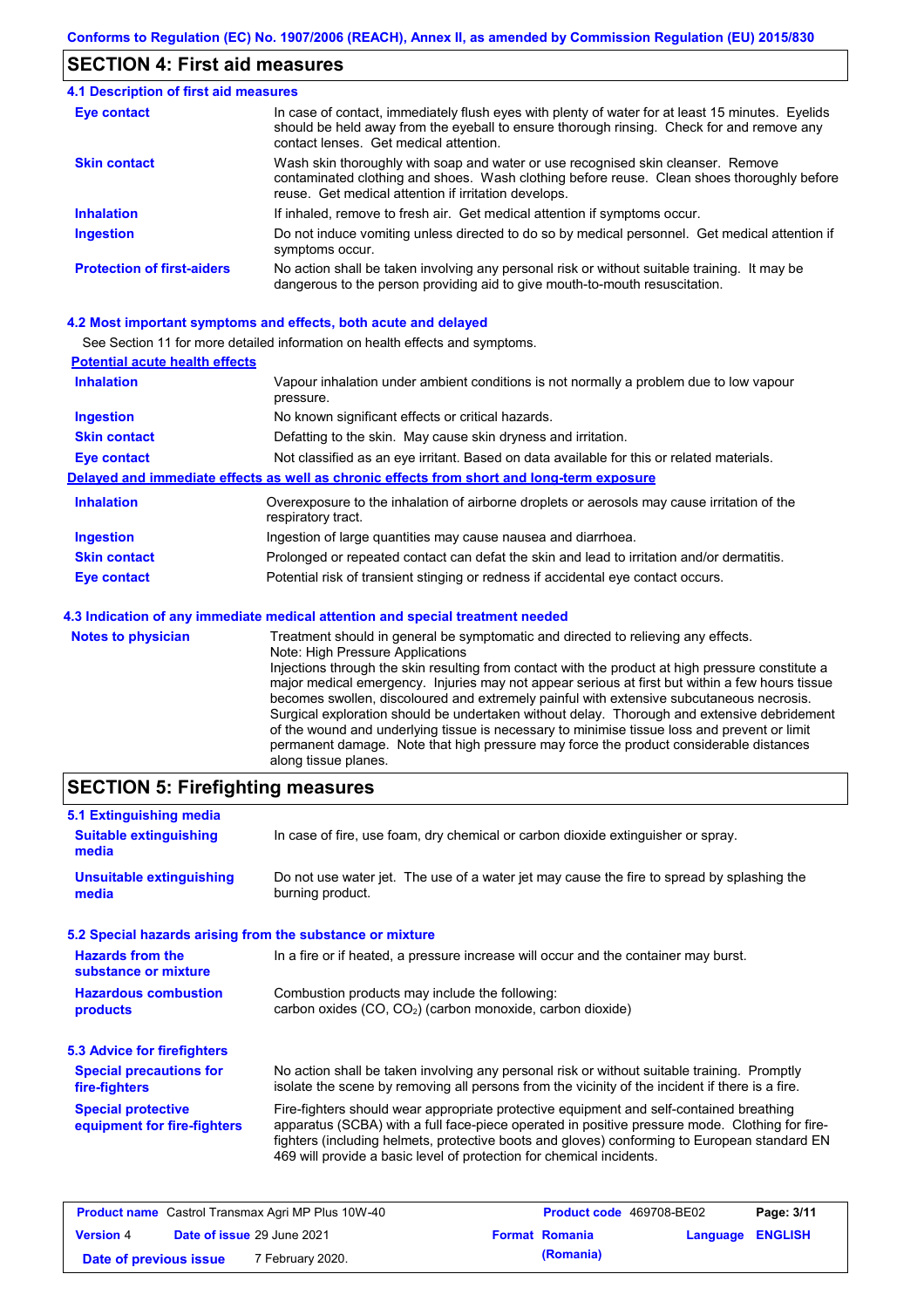### **SECTION 6: Accidental release measures**

|                                                          | 6.1 Personal precautions, protective equipment and emergency procedures                                                                                                                                                                                                                                                                                                                        |
|----------------------------------------------------------|------------------------------------------------------------------------------------------------------------------------------------------------------------------------------------------------------------------------------------------------------------------------------------------------------------------------------------------------------------------------------------------------|
| For non-emergency<br>personnel                           | No action shall be taken involving any personal risk or without suitable training. Evacuate<br>surrounding areas. Keep unnecessary and unprotected personnel from entering. Do not touch<br>or walk through spilt material. Floors may be slippery; use care to avoid falling. Put on<br>appropriate personal protective equipment.                                                            |
| For emergency responders                                 | Entry into a confined space or poorly ventilated area contaminated with vapour, mist or fume is<br>extremely hazardous without the correct respiratory protective equipment and a safe system of<br>work. Wear self-contained breathing apparatus. Wear a suitable chemical protective suit.<br>Chemical resistant boots. See also the information in "For non-emergency personnel".           |
| <b>6.2 Environmental</b><br>precautions                  | Avoid dispersal of spilt material and runoff and contact with soil, waterways, drains and sewers.<br>Inform the relevant authorities if the product has caused environmental pollution (sewers,<br>waterways, soil or air).                                                                                                                                                                    |
| 6.3 Methods and material for containment and cleaning up |                                                                                                                                                                                                                                                                                                                                                                                                |
| <b>Small spill</b>                                       | Stop leak if without risk. Move containers from spill area. Absorb with an inert material and<br>place in an appropriate waste disposal container. Dispose of via a licensed waste disposal<br>contractor.                                                                                                                                                                                     |
| <b>Large spill</b>                                       | Stop leak if without risk. Move containers from spill area. Prevent entry into sewers, water<br>courses, basements or confined areas. Contain and collect spillage with non-combustible,<br>absorbent material e.g. sand, earth, vermiculite or diatomaceous earth and place in container<br>for disposal according to local regulations. Dispose of via a licensed waste disposal contractor. |
| 6.4 Reference to other<br><b>sections</b>                | See Section 1 for emergency contact information.<br>See Section 5 for firefighting measures.<br>See Section 8 for information on appropriate personal protective equipment.<br>See Section 12 for environmental precautions.<br>See Section 13 for additional waste treatment information.                                                                                                     |

## **SECTION 7: Handling and storage**

### **7.1 Precautions for safe handling**

| <b>Protective measures</b>                                                           | Put on appropriate personal protective equipment.                                                                                                                                                                                                                                                                                                                                                                                                                                        |
|--------------------------------------------------------------------------------------|------------------------------------------------------------------------------------------------------------------------------------------------------------------------------------------------------------------------------------------------------------------------------------------------------------------------------------------------------------------------------------------------------------------------------------------------------------------------------------------|
| <b>Advice on general</b><br>occupational hygiene                                     | Eating, drinking and smoking should be prohibited in areas where this material is handled,<br>stored and processed. Wash thoroughly after handling. Remove contaminated clothing and<br>protective equipment before entering eating areas. See also Section 8 for additional<br>information on hygiene measures.                                                                                                                                                                         |
| <b>7.2 Conditions for safe</b><br>storage, including any<br><i>incompatibilities</i> | Store in accordance with local requiations. Store in a dry, cool and well-ventilated area, away<br>from incompatible materials (see Section 10). Keep away from heat and direct sunlight. Keep<br>container tightly closed and sealed until ready for use. Containers that have been opened must<br>be carefully resealed and kept upright to prevent leakage. Store and use only in equipment/<br>containers designed for use with this product. Do not store in unlabelled containers. |
| <b>Not suitable</b>                                                                  | Prolonged exposure to elevated temperature.                                                                                                                                                                                                                                                                                                                                                                                                                                              |
| 7.3 Specific end use(s)                                                              |                                                                                                                                                                                                                                                                                                                                                                                                                                                                                          |
| <b>Recommendations</b>                                                               | See section 1.2 and Exposure scenarios in annex, if applicable.                                                                                                                                                                                                                                                                                                                                                                                                                          |

# **SECTION 8: Exposure controls/personal protection**

| <b>Occupational exposure limits</b>                          | No exposure limit value known.<br><b>Exposure limit values</b>                                                                                                                                              |  |  |
|--------------------------------------------------------------|-------------------------------------------------------------------------------------------------------------------------------------------------------------------------------------------------------------|--|--|
| <b>Product/ingredient name</b>                               |                                                                                                                                                                                                             |  |  |
| Distillates (petroleum), hydrotreated heavy paraffinic       | HG 1218/2006 with subsequent modifications and additions<br>(Romania).<br>VLA: 5 mg/m <sup>3</sup> 8 hours. Issued/Revised: 10/2006<br>Short term: 10 mg/m <sup>3</sup> 15 minutes. Issued/Revised: 10/2006 |  |  |
| Distillates (petroleum), hydrotreated heavy paraffinic       | HG 1218/2006 with subsequent modifications and additions<br>(Romania).<br>VLA: 5 mg/m <sup>3</sup> 8 hours. Issued/Revised: 10/2006<br>Short term: 10 mg/m <sup>3</sup> 15 minutes. Issued/Revised: 10/2006 |  |  |
| Distillates (petroleum), solvent-dewaxed heavy<br>paraffinic | HG 1218/2006 with subsequent modifications and additions<br>(Romania).<br>VLA: 5 mg/m <sup>3</sup> 8 hours. Issued/Revised: 10/2006<br>Short term: 10 mg/m <sup>3</sup> 15 minutes. Issued/Revised: 10/2006 |  |  |
| <b>Product name</b> Castrol Transmax Agri MP Plus 10W-40     | Product code 469708-BE02<br>Page: 4/11                                                                                                                                                                      |  |  |
|                                                              | <b>Format Romania</b><br><b>ENGLISH</b><br>Language                                                                                                                                                         |  |  |
| <b>Version 4</b><br>Date of issue 29 June 2021               |                                                                                                                                                                                                             |  |  |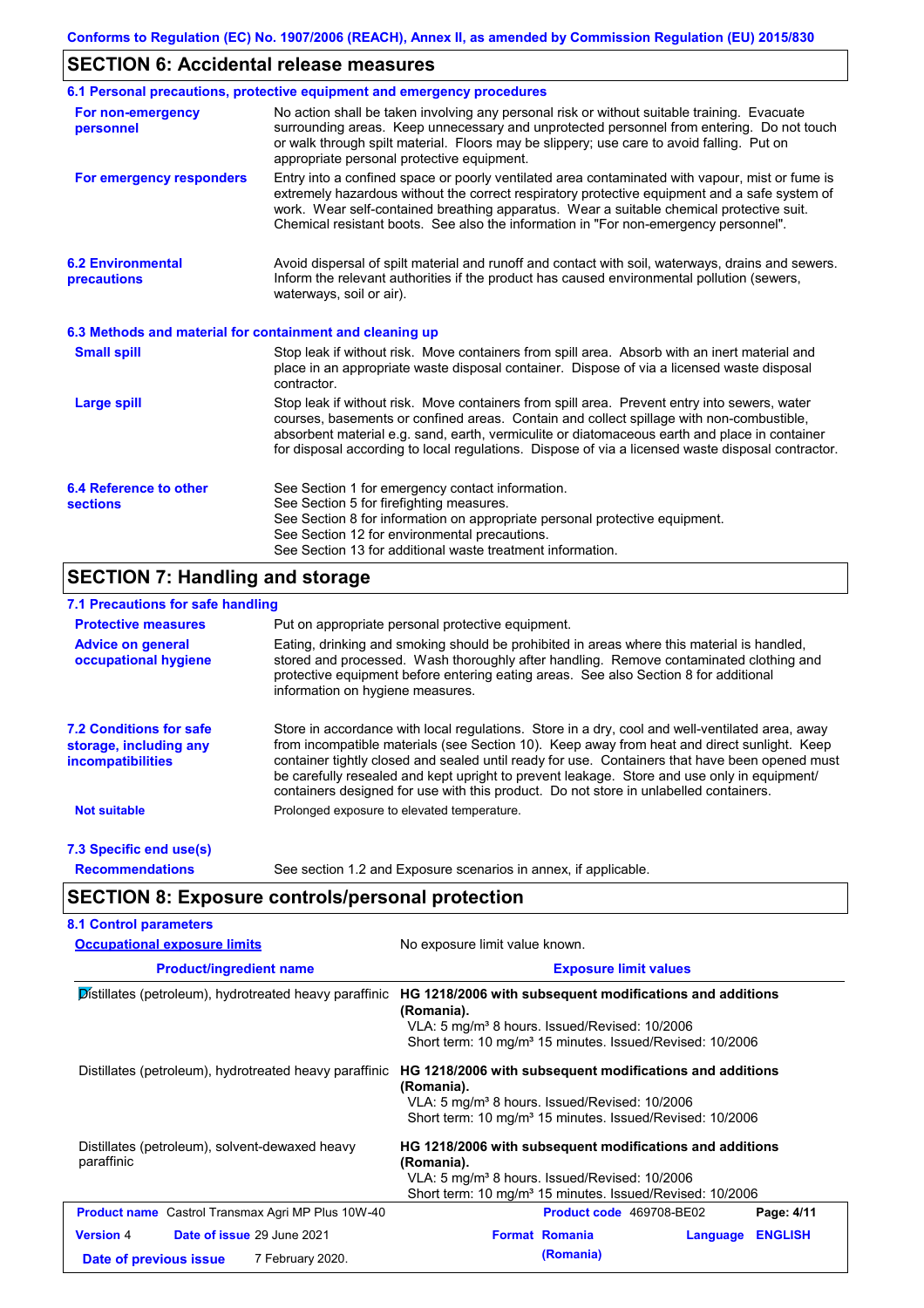### **SECTION 8: Exposure controls/personal protection**

Distillates (petroleum), solvent-dewaxed heavy paraffinic

**HG 1218/2006 with subsequent modifications and additions (Romania).**

VLA: 5 mg/m<sup>3</sup> 8 hours. Issued/Revised: 10/2006 Short term: 10 mg/m<sup>3</sup> 15 minutes. Issued/Revised: 10/2006

Whilst specific OELs for certain components may be shown in this section, other components may be present in any mist, vapour or dust produced. Therefore, the specific OELs may not be applicable to the product as a whole and are provided for guidance only.

**Recommended monitoring procedures**

If this product contains ingredients with exposure limits, personal, workplace atmosphere or biological monitoring may be required to determine the effectiveness of the ventilation or other control measures and/or the necessity to use respiratory protective equipment. Reference should be made to monitoring standards, such as the following: European Standard EN 689 (Workplace atmospheres - Guidance for the assessment of exposure by inhalation to chemical agents for comparison with limit values and measurement strategy) European Standard EN 14042 (Workplace atmospheres - Guide for the application and use of procedures for the assessment of exposure to chemical and biological agents) European Standard EN 482 (Workplace atmospheres - General requirements for the performance of procedures for the measurement of chemical agents) Reference to national guidance documents for methods for the determination of hazardous substances will also be required.

### **Derived No Effect Level**

No DNELs/DMELs available.

#### **Predicted No Effect Concentration**

No PNECs available

#### **8.2 Exposure controls**

| <b>Appropriate engineering</b><br><b>controls</b>        | Provide exhaust ventilation or other engineering controls to keep the relevant airborne<br>concentrations below their respective occupational exposure limits.<br>All activities involving chemicals should be assessed for their risks to health, to ensure<br>exposures are adequately controlled. Personal protective equipment should only be considered                                                                                                                                          |                          |                  |            |
|----------------------------------------------------------|-------------------------------------------------------------------------------------------------------------------------------------------------------------------------------------------------------------------------------------------------------------------------------------------------------------------------------------------------------------------------------------------------------------------------------------------------------------------------------------------------------|--------------------------|------------------|------------|
|                                                          | after other forms of control measures (e.g. engineering controls) have been suitably evaluated.<br>Personal protective equipment should conform to appropriate standards, be suitable for use, be<br>kept in good condition and properly maintained.                                                                                                                                                                                                                                                  |                          |                  |            |
|                                                          | Your supplier of personal protective equipment should be consulted for advice on selection and<br>appropriate standards. For further information contact your national organisation for standards.<br>The final choice of protective equipment will depend upon a risk assessment. It is important to<br>ensure that all items of personal protective equipment are compatible.                                                                                                                       |                          |                  |            |
| <b>Individual protection measures</b>                    |                                                                                                                                                                                                                                                                                                                                                                                                                                                                                                       |                          |                  |            |
| <b>Hygiene measures</b>                                  | Wash hands, forearms and face thoroughly after handling chemical products, before eating,<br>smoking and using the lavatory and at the end of the working period. Ensure that eyewash<br>stations and safety showers are close to the workstation location.                                                                                                                                                                                                                                           |                          |                  |            |
| <b>Respiratory protection</b>                            | In case of insufficient ventilation, wear suitable respiratory equipment.<br>The correct choice of respiratory protection depends upon the chemicals being handled, the<br>conditions of work and use, and the condition of the respiratory equipment. Safety procedures<br>should be developed for each intended application. Respiratory protection equipment should<br>therefore be chosen in consultation with the supplier/manufacturer and with a full assessment<br>of the working conditions. |                          |                  |            |
| <b>Eye/face protection</b>                               | Safety glasses with side shields.                                                                                                                                                                                                                                                                                                                                                                                                                                                                     |                          |                  |            |
| <b>Skin protection</b>                                   |                                                                                                                                                                                                                                                                                                                                                                                                                                                                                                       |                          |                  |            |
| <b>Hand protection</b>                                   | <b>General Information:</b>                                                                                                                                                                                                                                                                                                                                                                                                                                                                           |                          |                  |            |
|                                                          | Because specific work environments and material handling practices vary, safety procedures<br>should be developed for each intended application. The correct choice of protective gloves<br>depends upon the chemicals being handled, and the conditions of work and use. Most gloves<br>provide protection for only a limited time before they must be discarded and replaced (even the<br>best chemically resistant gloves will break down after repeated chemical exposures).                      |                          |                  |            |
|                                                          | Gloves should be chosen in consultation with the supplier / manufacturer and taking account of<br>a full assessment of the working conditions.                                                                                                                                                                                                                                                                                                                                                        |                          |                  |            |
|                                                          | Recommended: Nitrile gloves.<br><b>Breakthrough time:</b>                                                                                                                                                                                                                                                                                                                                                                                                                                             |                          |                  |            |
|                                                          | Breakthrough time data are generated by glove manufacturers under laboratory test conditions<br>and represent how long a glove can be expected to provide effective permeation resistance. It<br>is important when following breakthrough time recommendations that actual workplace<br>conditions are taken into account. Always consult with your glove supplier for up-to-date<br>technical information on breakthrough times for the recommended glove type.                                      |                          |                  |            |
| <b>Product name</b> Castrol Transmax Agri MP Plus 10W-40 |                                                                                                                                                                                                                                                                                                                                                                                                                                                                                                       | Product code 469708-BE02 |                  | Page: 5/11 |
| Date of issue 29 June 2021<br><b>Version 4</b>           |                                                                                                                                                                                                                                                                                                                                                                                                                                                                                                       | <b>Format Romania</b>    | Language ENGLISH |            |
| Date of previous issue                                   | 7 February 2020.                                                                                                                                                                                                                                                                                                                                                                                                                                                                                      | (Romania)                |                  |            |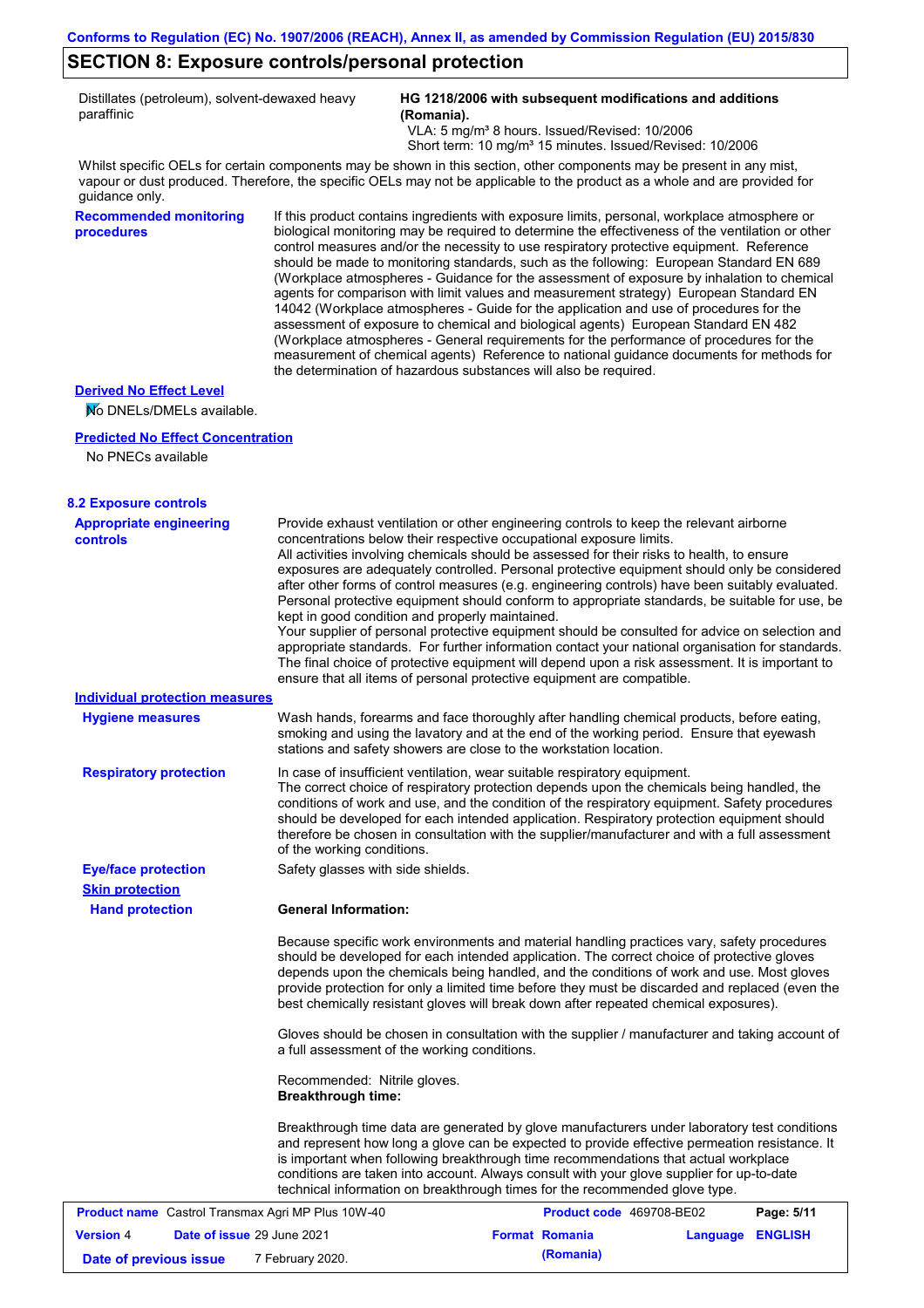# **SECTION 8: Exposure controls/personal protection**

Our recommendations on the selection of gloves are as follows:

Continuous contact:

|                                                  | Gloves with a minimum breakthrough time of 240 minutes, or >480 minutes if suitable gloves<br>can be obtained.<br>If suitable gloves are not available to offer that level of protection, gloves with shorter<br>breakthrough times may be acceptable as long as appropriate glove maintenance and<br>replacement regimes are determined and adhered to.                                                                                                                                                                                                                                                                                                                              |
|--------------------------------------------------|---------------------------------------------------------------------------------------------------------------------------------------------------------------------------------------------------------------------------------------------------------------------------------------------------------------------------------------------------------------------------------------------------------------------------------------------------------------------------------------------------------------------------------------------------------------------------------------------------------------------------------------------------------------------------------------|
|                                                  | Short-term / splash protection:                                                                                                                                                                                                                                                                                                                                                                                                                                                                                                                                                                                                                                                       |
|                                                  | Recommended breakthrough times as above.<br>It is recognised that for short-term, transient exposures, gloves with shorter breakthrough times<br>may commonly be used. Therefore, appropriate maintenance and replacement regimes must<br>be determined and rigorously followed.                                                                                                                                                                                                                                                                                                                                                                                                      |
|                                                  | <b>Glove Thickness:</b>                                                                                                                                                                                                                                                                                                                                                                                                                                                                                                                                                                                                                                                               |
|                                                  | For general applications, we recommend gloves with a thickness typically greater than 0.35 mm.                                                                                                                                                                                                                                                                                                                                                                                                                                                                                                                                                                                        |
|                                                  | It should be emphasised that glove thickness is not necessarily a good predictor of glove<br>resistance to a specific chemical, as the permeation efficiency of the glove will be dependent<br>on the exact composition of the glove material. Therefore, glove selection should also be based<br>on consideration of the task requirements and knowledge of breakthrough times.<br>Glove thickness may also vary depending on the glove manufacturer, the glove type and the<br>glove model. Therefore, the manufacturers' technical data should always be taken into account<br>to ensure selection of the most appropriate glove for the task.                                     |
|                                                  | Note: Depending on the activity being conducted, gloves of varying thickness may be required<br>for specific tasks. For example:                                                                                                                                                                                                                                                                                                                                                                                                                                                                                                                                                      |
|                                                  | • Thinner gloves (down to 0.1 mm or less) may be required where a high degree of manual<br>dexterity is needed. However, these gloves are only likely to give short duration protection and<br>would normally be just for single use applications, then disposed of.                                                                                                                                                                                                                                                                                                                                                                                                                  |
|                                                  | • Thicker gloves (up to 3 mm or more) may be required where there is a mechanical (as well<br>as a chemical) risk i.e. where there is abrasion or puncture potential.                                                                                                                                                                                                                                                                                                                                                                                                                                                                                                                 |
| <b>Skin and body</b>                             | Use of protective clothing is good industrial practice.<br>Personal protective equipment for the body should be selected based on the task being<br>performed and the risks involved and should be approved by a specialist before handling this<br>product.<br>Cotton or polyester/cotton overalls will only provide protection against light superficial<br>contamination that will not soak through to the skin. Overalls should be laundered on a regular<br>basis. When the risk of skin exposure is high (e.g. when cleaning up spillages or if there is a<br>risk of splashing) then chemical resistant aprons and/or impervious chemical suits and boots<br>will be required. |
| <b>Refer to standards:</b>                       | Respiratory protection: EN 529<br>Gloves: EN 420, EN 374<br>Eye protection: EN 166<br>Filtering half-mask: EN 149<br>Filtering half-mask with valve: EN 405<br>Half-mask: EN 140 plus filter<br>Full-face mask: EN 136 plus filter<br>Particulate filters: EN 143<br>Gas/combined filters: EN 14387                                                                                                                                                                                                                                                                                                                                                                                   |
| <b>Environmental exposure</b><br><b>controls</b> | Emissions from ventilation or work process equipment should be checked to ensure they<br>comply with the requirements of environmental protection legislation. In some cases, fume<br>scrubbers, filters or engineering modifications to the process equipment will be necessary to<br>reduce emissions to acceptable levels.                                                                                                                                                                                                                                                                                                                                                         |

| <b>Product name</b> Castrol Transmax Agri MP Plus 10W-40 |  | <b>Product code</b> 469708-BE02   |  | Page: 6/11            |                         |  |
|----------------------------------------------------------|--|-----------------------------------|--|-----------------------|-------------------------|--|
| <b>Version 4</b>                                         |  | <b>Date of issue 29 June 2021</b> |  | <b>Format Romania</b> | <b>Language ENGLISH</b> |  |
| Date of previous issue                                   |  | 7 February 2020.                  |  | (Romania)             |                         |  |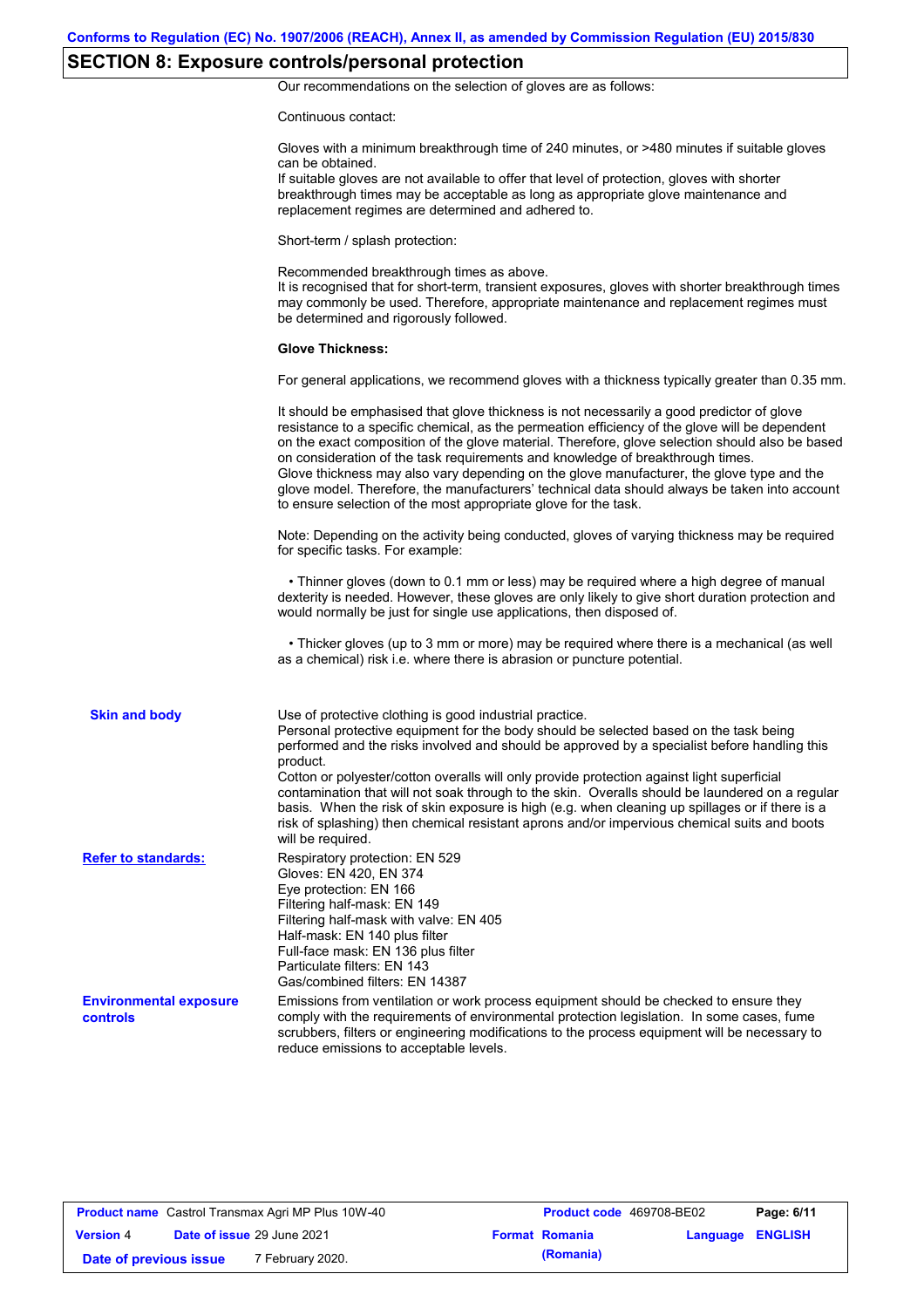### **SECTION 9: Physical and chemical properties**

**9.1 Information on basic physical and chemical properties**

| <b>Appearance</b>                                      |                                                                                                                                        |
|--------------------------------------------------------|----------------------------------------------------------------------------------------------------------------------------------------|
| <b>Physical state</b>                                  | Liguid.                                                                                                                                |
| <b>Colour</b>                                          | Amber. [Light]                                                                                                                         |
| <b>Odour</b>                                           | Not available.                                                                                                                         |
| <b>Odour threshold</b>                                 | Not available.                                                                                                                         |
| pH                                                     | Mot applicable.                                                                                                                        |
| <b>Melting point/freezing point</b>                    | Not available.                                                                                                                         |
| Initial boiling point and boiling<br>range             | Not available.                                                                                                                         |
| <b>Pour point</b>                                      | -45 $^{\circ}$ C                                                                                                                       |
| <b>Flash point</b>                                     | Open cup: >200°C (>392°F) [Cleveland.]                                                                                                 |
| <b>Evaporation rate</b>                                | Not available.                                                                                                                         |
| <b>Flammability (solid, gas)</b>                       | Not available.                                                                                                                         |
| <b>Upper/lower flammability or</b><br>explosive limits | Not available.                                                                                                                         |
| <b>Vapour pressure</b>                                 | Not available.                                                                                                                         |
| <b>Vapour density</b>                                  | Not available.                                                                                                                         |
| <b>Relative density</b>                                | Not available.                                                                                                                         |
| <b>Density</b>                                         | <1000 kg/m <sup>3</sup> (<1 g/cm <sup>3</sup> ) at 15 <sup>°</sup> C                                                                   |
| <b>Solubility(ies)</b>                                 | insoluble in water.                                                                                                                    |
| <b>Partition coefficient: n-octanol/</b><br>water      | Not available.                                                                                                                         |
| <b>Auto-ignition temperature</b>                       | Not available.                                                                                                                         |
| <b>Decomposition temperature</b>                       | Not available.                                                                                                                         |
| <b>Viscosity</b>                                       | Kinematic: 89 mm <sup>2</sup> /s (89 cSt) at $40^{\circ}$ C<br>Kinematic: 12.8 to 13.2 mm <sup>2</sup> /s (12.8 to 13.2 cSt) at 100 °C |
| <b>Explosive properties</b>                            | Not available.                                                                                                                         |
| <b>Oxidising properties</b>                            | Not available.                                                                                                                         |

#### **9.2 Other information**

No additional information.

| <b>SECTION 10: Stability and reactivity</b>       |                                                                                                                                                                         |  |  |
|---------------------------------------------------|-------------------------------------------------------------------------------------------------------------------------------------------------------------------------|--|--|
| <b>10.1 Reactivity</b>                            | No specific test data available for this product. Refer to Conditions to avoid and Incompatible<br>materials for additional information.                                |  |  |
| <b>10.2 Chemical stability</b>                    | The product is stable.                                                                                                                                                  |  |  |
| <b>10.3 Possibility of</b><br>hazardous reactions | Under normal conditions of storage and use, hazardous reactions will not occur.<br>Under normal conditions of storage and use, hazardous polymerisation will not occur. |  |  |
| <b>10.4 Conditions to avoid</b>                   | Avoid all possible sources of ignition (spark or flame).                                                                                                                |  |  |
| <b>10.5 Incompatible materials</b>                | Reactive or incompatible with the following materials: oxidising materials.                                                                                             |  |  |
| <b>10.6 Hazardous</b><br>decomposition products   | Under normal conditions of storage and use, hazardous decomposition products should not be<br>produced.                                                                 |  |  |

# **SECTION 11: Toxicological information**

| 11.1 Information on toxicological effects          |                                                  |
|----------------------------------------------------|--------------------------------------------------|
| <b>Acute toxicity estimates</b>                    |                                                  |
| Not available.                                     |                                                  |
| <b>Information on likely</b><br>routes of exposure | Routes of entry anticipated: Dermal, Inhalation. |
| <b>Potential acute health effects</b>              |                                                  |
|                                                    |                                                  |
|                                                    |                                                  |

| <b>Product name</b> Castrol Transmax Agri MP Plus 10W-40 |  | <b>Product code</b> 469708-BE02 |                       | Page: 7/11              |  |
|----------------------------------------------------------|--|---------------------------------|-----------------------|-------------------------|--|
| <b>Version 4</b>                                         |  | Date of issue 29 June 2021      | <b>Format Romania</b> | <b>Language ENGLISH</b> |  |
| Date of previous issue                                   |  | 7 February 2020.                | (Romania)             |                         |  |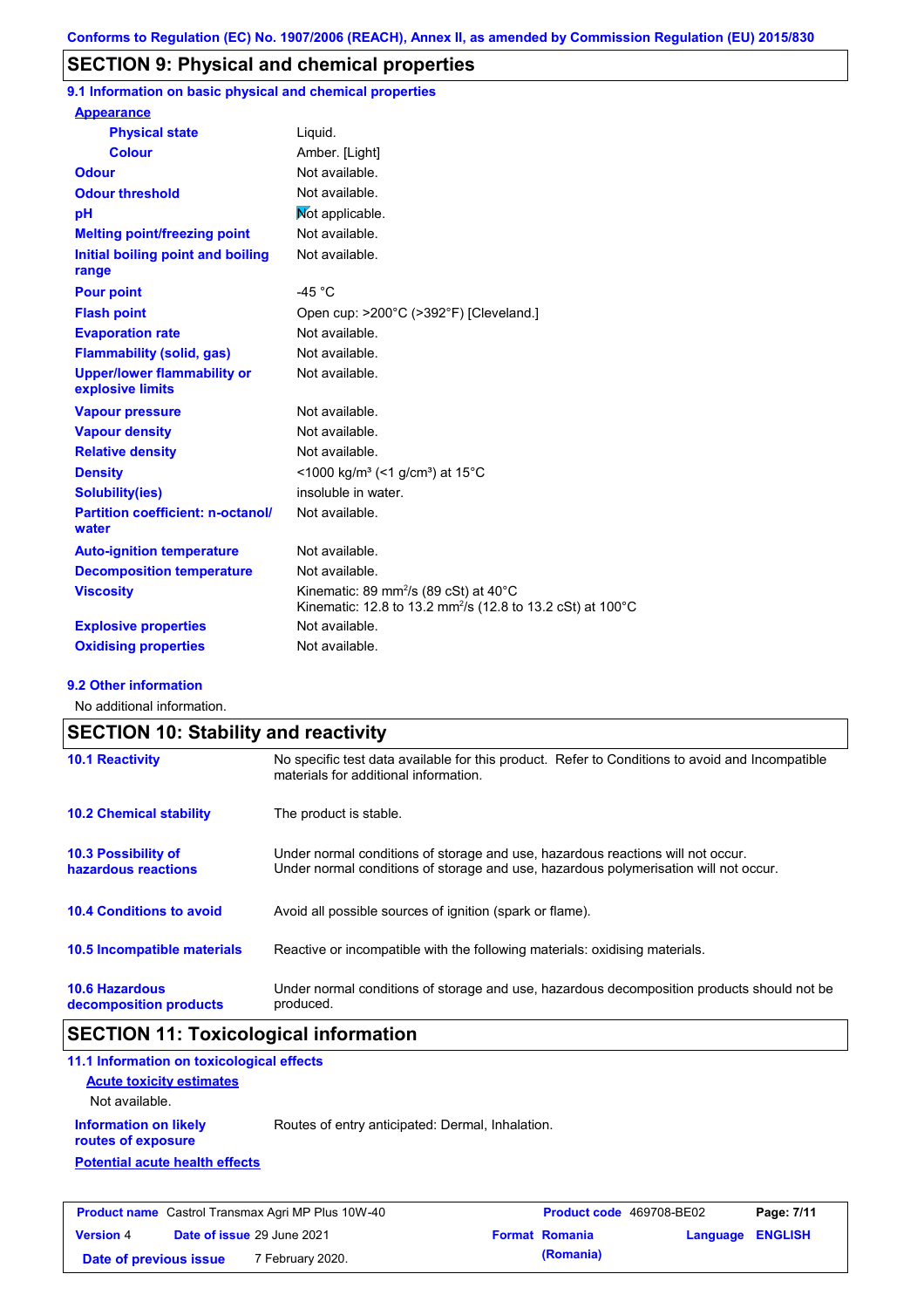# **SECTION 11: Toxicological information**

| <b>Inhalation</b>                       | Vapour inhalation under ambient conditions is not normally a problem due to low vapour<br>pressure.                                                                                                                                                                                                                                                                                                             |
|-----------------------------------------|-----------------------------------------------------------------------------------------------------------------------------------------------------------------------------------------------------------------------------------------------------------------------------------------------------------------------------------------------------------------------------------------------------------------|
| <b>Ingestion</b>                        | No known significant effects or critical hazards.                                                                                                                                                                                                                                                                                                                                                               |
| <b>Skin contact</b>                     | Defatting to the skin. May cause skin dryness and irritation.                                                                                                                                                                                                                                                                                                                                                   |
| <b>Eye contact</b>                      | Not classified as an eye irritant. Based on data available for this or related materials.                                                                                                                                                                                                                                                                                                                       |
|                                         | Symptoms related to the physical, chemical and toxicological characteristics                                                                                                                                                                                                                                                                                                                                    |
| <b>Inhalation</b>                       | May be harmful by inhalation if exposure to vapour, mists or fumes resulting from thermal<br>decomposition products occurs.                                                                                                                                                                                                                                                                                     |
| <b>Ingestion</b>                        | No specific data.                                                                                                                                                                                                                                                                                                                                                                                               |
| <b>Skin contact</b>                     | Adverse symptoms may include the following:<br>irritation<br>dryness<br>cracking                                                                                                                                                                                                                                                                                                                                |
| <b>Eye contact</b>                      | No specific data.                                                                                                                                                                                                                                                                                                                                                                                               |
|                                         | Delayed and immediate effects as well as chronic effects from short and long-term exposure                                                                                                                                                                                                                                                                                                                      |
| <b>Inhalation</b>                       | Overexposure to the inhalation of airborne droplets or aerosols may cause irritation of the<br>respiratory tract.                                                                                                                                                                                                                                                                                               |
| <b>Ingestion</b>                        | Ingestion of large quantities may cause nausea and diarrhoea.                                                                                                                                                                                                                                                                                                                                                   |
| <b>Skin contact</b>                     | Prolonged or repeated contact can defat the skin and lead to irritation and/or dermatitis.                                                                                                                                                                                                                                                                                                                      |
| <b>Eye contact</b>                      | Potential risk of transient stinging or redness if accidental eye contact occurs.                                                                                                                                                                                                                                                                                                                               |
| <b>Potential chronic health effects</b> |                                                                                                                                                                                                                                                                                                                                                                                                                 |
| <b>General</b>                          | <b>USED ENGINE OILS</b><br>Combustion products resulting from the operation of internal combustion engines contaminate<br>engine oils during use. Used engine oil may contain hazardous components which have the<br>potential to cause skin cancer. Frequent or prolonged contact with all types and makes of used<br>engine oil must therefore be avoided and a high standard of personal hygiene maintained. |
| <b>Carcinogenicity</b>                  | No known significant effects or critical hazards.                                                                                                                                                                                                                                                                                                                                                               |
| <b>Mutagenicity</b>                     | No known significant effects or critical hazards.                                                                                                                                                                                                                                                                                                                                                               |
| <b>Developmental effects</b>            | No known significant effects or critical hazards.                                                                                                                                                                                                                                                                                                                                                               |
| <b>Fertility effects</b>                | No known significant effects or critical hazards.                                                                                                                                                                                                                                                                                                                                                               |
|                                         |                                                                                                                                                                                                                                                                                                                                                                                                                 |

### **SECTION 12: Ecological information**

**12.1 Toxicity Environmental hazards** Not classified as dangerous

### **12.2 Persistence and degradability**

Not expected to be rapidly degradable.

#### **12.3 Bioaccumulative potential**

This product is not expected to bioaccumulate through food chains in the environment.

| <b>12.4 Mobility in soil</b>                                  |                                                                      |
|---------------------------------------------------------------|----------------------------------------------------------------------|
| <b>Soil/water partition</b><br>coefficient (K <sub>oc</sub> ) | Not available.                                                       |
| <b>Mobility</b>                                               | Spillages may penetrate the soil causing ground water contamination. |

### **12.5 Results of PBT and vPvB assessment**

Product does not meet the criteria for PBT or vPvB according to Regulation (EC) No. 1907/2006, Annex XIII.

| 12.6 Other adverse effects          |                                                                                                                           |
|-------------------------------------|---------------------------------------------------------------------------------------------------------------------------|
| <b>Other ecological information</b> | Spills may form a film on water surfaces causing physical damage to organisms. Oxygen<br>transfer could also be impaired. |

| <b>Product name</b> Castrol Transmax Agri MP Plus 10W-40 |                            |                  | <b>Product code</b> 469708-BE02 |                       | Page: 8/11              |  |
|----------------------------------------------------------|----------------------------|------------------|---------------------------------|-----------------------|-------------------------|--|
| <b>Version 4</b>                                         | Date of issue 29 June 2021 |                  |                                 | <b>Format Romania</b> | <b>Language ENGLISH</b> |  |
| Date of previous issue                                   |                            | 7 February 2020. |                                 | (Romania)             |                         |  |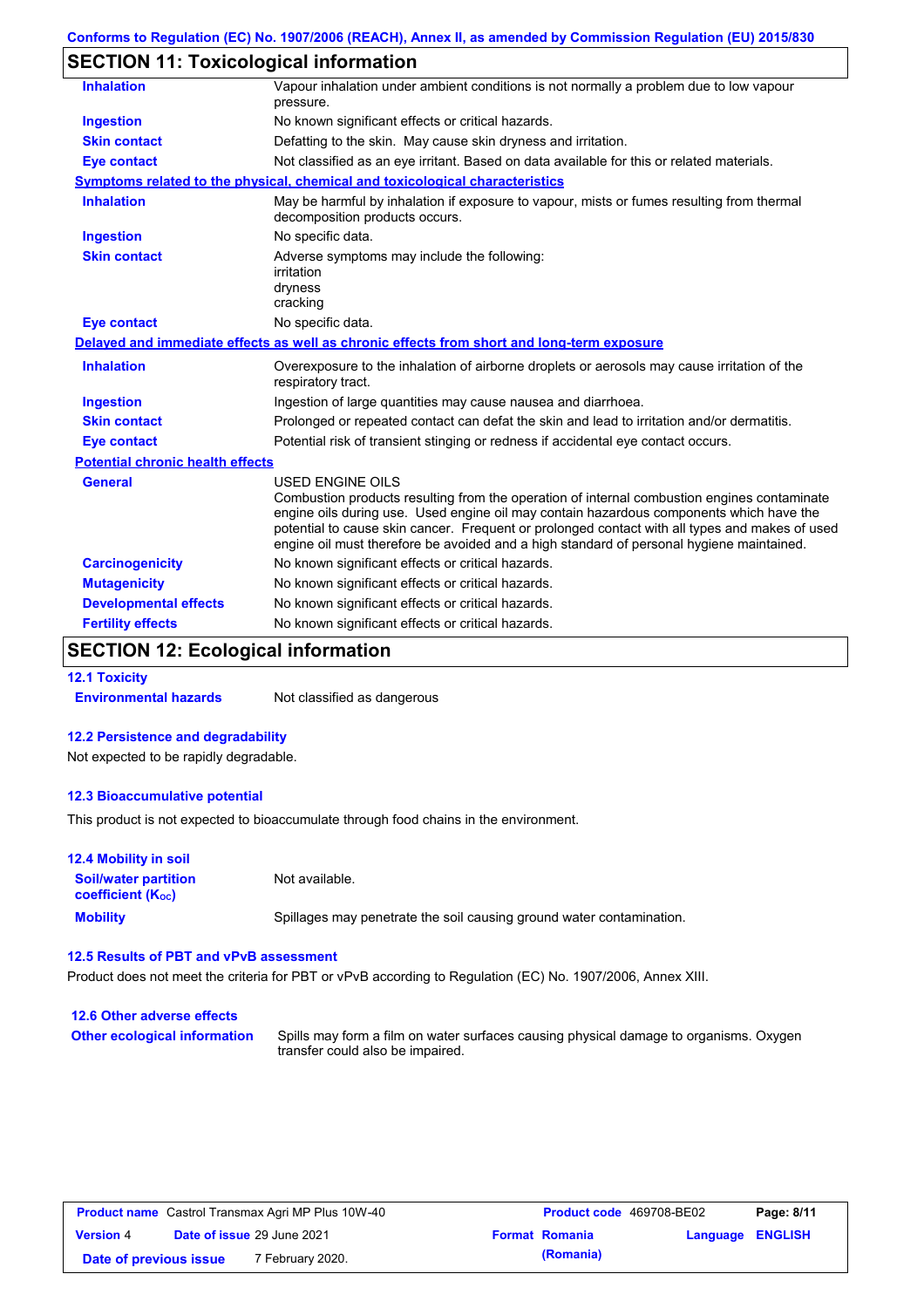### **SECTION 13: Disposal considerations**

### **13.1 Waste treatment methods**

#### **Product**

**Methods of disposal**

Where possible, arrange for product to be recycled. Dispose of via an authorised person/ licensed waste disposal contractor in accordance with local regulations.

**Hazardous waste** Yes.

**European waste catalogue (EWC)**

| Waste code | <b>Waste designation</b>                                        |
|------------|-----------------------------------------------------------------|
| 13 02 05*  | mineral-based non-chlorinated engine, gear and lubricating oils |
| 13 01 10*  | mineral based non-chlorinated hydraulic oils                    |

However, deviation from the intended use and/or the presence of any potential contaminants may require an alternative waste disposal code to be assigned by the end user.

#### **Packaging**

**Methods of disposal** Where possible, arrange for product to be recycled. Dispose of via an authorised person/ licensed waste disposal contractor in accordance with local regulations.

**Special precautions** This material and its container must be disposed of in a safe way. Care should be taken when handling emptied containers that have not been cleaned or rinsed out. Empty containers or liners may retain some product residues. Empty containers represent a fire hazard as they may contain flammable product residues and vapour. Never weld, solder or braze empty containers. Avoid dispersal of spilt material and runoff and contact with soil, waterways, drains and sewers. **References** Commission 2014/955/EU Directive 2008/98/EC

### **SECTION 14: Transport information**

|                                           | <b>ADR/RID</b> | <b>ADN</b>     | <b>IMDG</b>    | <b>IATA</b>    |
|-------------------------------------------|----------------|----------------|----------------|----------------|
| 14.1 UN number                            | Not regulated. | Not regulated. | Not regulated. | Not regulated. |
| 14.2 UN proper<br>shipping name           |                |                | -              |                |
| <b>14.3 Transport</b><br>hazard class(es) |                |                | -              |                |
| <b>14.4 Packing</b><br>group              |                |                |                |                |
| 14.5<br><b>Environmental</b><br>hazards   | No.            | No.            | No.            | No.            |
| <b>Additional</b><br><b>information</b>   |                |                |                |                |

**14.6 Special precautions for user** Not available.

| <b>14.7 Transport in bulk</b> | Not available. |
|-------------------------------|----------------|
| according to <b>IMO</b>       |                |
| <b>instruments</b>            |                |

### **SECTION 15: Regulatory information**

**15.1 Safety, health and environmental regulations/legislation specific for the substance or mixture EU Regulation (EC) No. 1907/2006 (REACH)**

**Annex XIV - List of substances subject to authorisation**

**Annex XIV**

None of the components are listed.

**Substances of very high concern**

None of the components are listed.

**EU Regulation (EC) No. 1907/2006 (REACH)**

| <b>Product name</b> Castrol Transmax Agri MP Plus 10W-40 |                                   |                  | <b>Product code</b> 469708-BE02 | Page: 9/11            |                         |  |
|----------------------------------------------------------|-----------------------------------|------------------|---------------------------------|-----------------------|-------------------------|--|
| <b>Version 4</b>                                         | <b>Date of issue 29 June 2021</b> |                  |                                 | <b>Format Romania</b> | <b>Language ENGLISH</b> |  |
| Date of previous issue                                   |                                   | 7 February 2020. |                                 | (Romania)             |                         |  |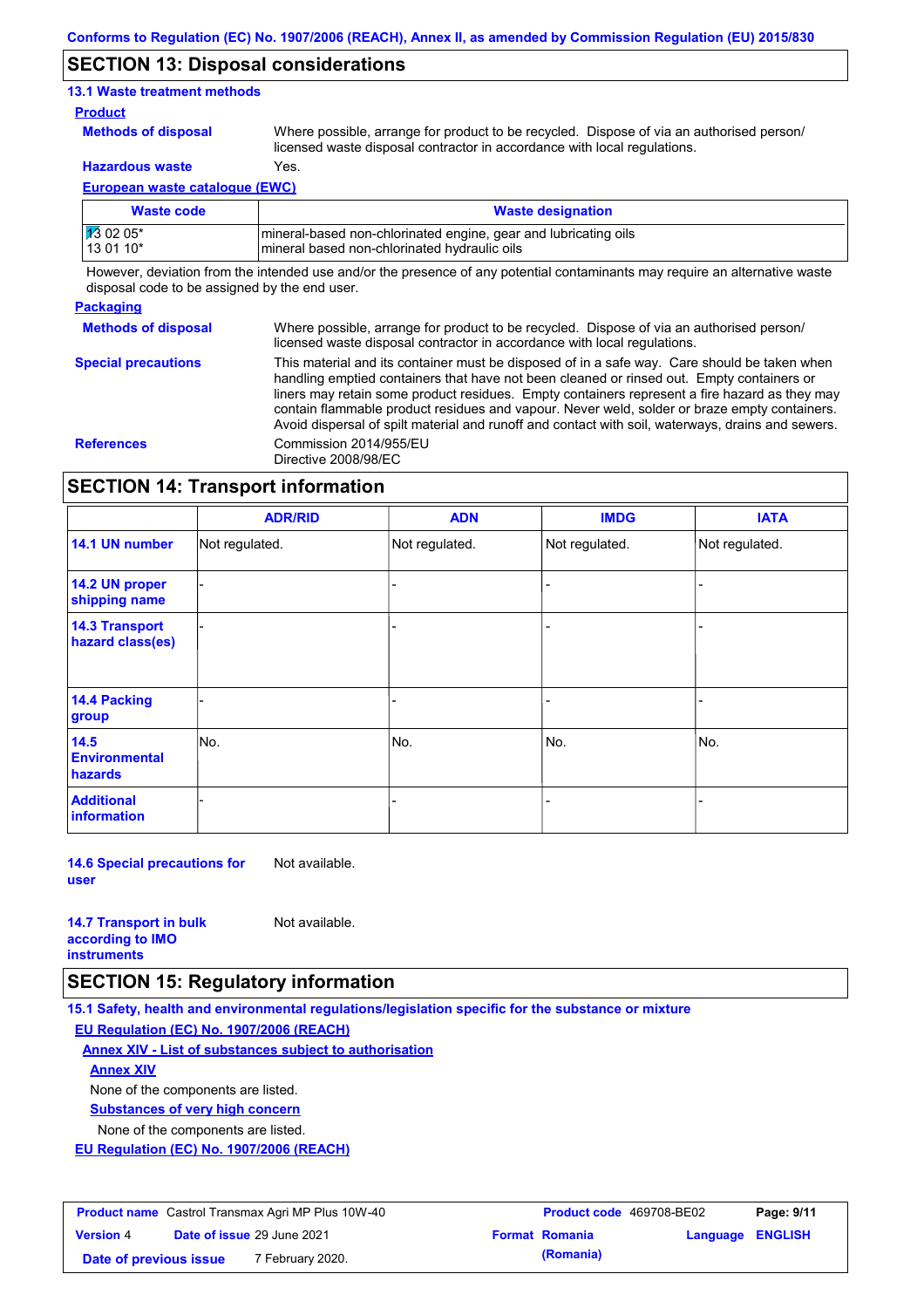# **SECTION 15: Regulatory information**

| <b>Annex XVII - Restrictions</b>                                | Not applicable.                                                                                                                |
|-----------------------------------------------------------------|--------------------------------------------------------------------------------------------------------------------------------|
| on the manufacture.                                             |                                                                                                                                |
| placing on the market                                           |                                                                                                                                |
| and use of certain                                              |                                                                                                                                |
| dangerous substances,<br>mixtures and articles                  |                                                                                                                                |
| <b>Other regulations</b>                                        |                                                                                                                                |
| <b>REACH Status</b>                                             |                                                                                                                                |
|                                                                 | The company, as identified in Section 1, sells this product in the EU in compliance with the<br>current requirements of REACH. |
| <b>United States inventory</b><br>(TSCA 8b)                     | All components are active or exempted.                                                                                         |
| <b>Australia inventory (AICS)</b>                               | All components are listed or exempted.                                                                                         |
| <b>Canada inventory</b>                                         | All components are listed or exempted.                                                                                         |
| <b>China inventory (IECSC)</b>                                  | All components are listed or exempted.                                                                                         |
| <b>Japan inventory (ENCS)</b>                                   | All components are listed or exempted.                                                                                         |
| <b>Korea inventory (KECI)</b>                                   | All components are listed or exempted.                                                                                         |
| <b>Philippines inventory</b><br>(PICCS)                         | All components are listed or exempted.                                                                                         |
| <b>Taiwan Chemical</b><br><b>Substances Inventory</b><br>(TCSI) | All components are listed or exempted.                                                                                         |
| Ozone depleting substances (1005/2009/EU)                       |                                                                                                                                |
| Not listed.                                                     |                                                                                                                                |
| Prior Informed Consent (PIC) (649/2012/EU)                      |                                                                                                                                |
| Not listed.                                                     |                                                                                                                                |
| <b>EU - Water framework directive - Priority substances</b>     |                                                                                                                                |
| None of the components are listed.                              |                                                                                                                                |
| <b>Seveso Directive</b>                                         |                                                                                                                                |
| This product is not controlled under the Seveso Directive.      |                                                                                                                                |
|                                                                 |                                                                                                                                |
|                                                                 |                                                                                                                                |
| <b>PAAL CONTRACTOR</b>                                          | A Observation I O of the Association and book is a constant of the $f_{\text{max}}$                                            |

| <b>15.2 Chemical safety</b> | A Chemical Safety Assessment has been carried out for one or more of the substances within  |
|-----------------------------|---------------------------------------------------------------------------------------------|
| assessment                  | this mixture. A Chemical Safety Assessment has not been carried out for the mixture itself. |

# **SECTION 16: Other information**

| <b>Abbreviations and acronyms</b>                        | Inland Waterway                                                 | ADN = European Provisions concerning the International Carriage of Dangerous Goods by    |             |  |  |
|----------------------------------------------------------|-----------------------------------------------------------------|------------------------------------------------------------------------------------------|-------------|--|--|
|                                                          | Road                                                            | ADR = The European Agreement concerning the International Carriage of Dangerous Goods by |             |  |  |
|                                                          | ATE = Acute Toxicity Estimate                                   |                                                                                          |             |  |  |
|                                                          | BCF = Bioconcentration Factor                                   |                                                                                          |             |  |  |
|                                                          | CAS = Chemical Abstracts Service                                |                                                                                          |             |  |  |
|                                                          |                                                                 | CLP = Classification, Labelling and Packaging Regulation [Regulation (EC) No. 1272/2008] |             |  |  |
|                                                          | CSA = Chemical Safety Assessment                                |                                                                                          |             |  |  |
|                                                          | CSR = Chemical Safety Report                                    |                                                                                          |             |  |  |
|                                                          | DMEL = Derived Minimal Effect Level                             |                                                                                          |             |  |  |
|                                                          | DNEL = Derived No Effect Level                                  |                                                                                          |             |  |  |
|                                                          |                                                                 | EINECS = European Inventory of Existing Commercial chemical Substances                   |             |  |  |
|                                                          | ES = Exposure Scenario                                          |                                                                                          |             |  |  |
|                                                          | EUH statement = CLP-specific Hazard statement                   |                                                                                          |             |  |  |
|                                                          | EWC = European Waste Catalogue                                  |                                                                                          |             |  |  |
|                                                          |                                                                 | GHS = Globally Harmonized System of Classification and Labelling of Chemicals            |             |  |  |
|                                                          | IATA = International Air Transport Association                  |                                                                                          |             |  |  |
|                                                          | IBC = Intermediate Bulk Container                               |                                                                                          |             |  |  |
|                                                          | <b>IMDG = International Maritime Dangerous Goods</b>            |                                                                                          |             |  |  |
|                                                          | LogPow = logarithm of the octanol/water partition coefficient   |                                                                                          |             |  |  |
|                                                          |                                                                 | MARPOL = International Convention for the Prevention of Pollution From Ships, 1973 as    |             |  |  |
|                                                          | modified by the Protocol of 1978. ("Marpol" = marine pollution) |                                                                                          |             |  |  |
|                                                          |                                                                 | OECD = Organisation for Economic Co-operation and Development                            |             |  |  |
|                                                          | PBT = Persistent. Bioaccumulative and Toxic                     |                                                                                          |             |  |  |
|                                                          | PNEC = Predicted No Effect Concentration                        |                                                                                          |             |  |  |
|                                                          |                                                                 | REACH = Registration, Evaluation, Authorisation and Restriction of Chemicals Regulation  |             |  |  |
|                                                          | [Regulation (EC) No. 1907/2006]                                 |                                                                                          |             |  |  |
| <b>Product name</b> Castrol Transmay Agri MP Plus 10W-40 |                                                                 | <b>Product code 469708-RE02</b>                                                          | Page: 10/11 |  |  |

| <b>Product name</b> Castrol Transmax Agri MP Plus 10W-40 |                                   |                  | <b>Product code</b> 469708-BE02 |                       | Page: 10/11      |  |
|----------------------------------------------------------|-----------------------------------|------------------|---------------------------------|-----------------------|------------------|--|
| <b>Version 4</b>                                         | <b>Date of issue 29 June 2021</b> |                  |                                 | <b>Format Romania</b> | Language ENGLISH |  |
| Date of previous issue                                   |                                   | 7 February 2020. |                                 | (Romania)             |                  |  |